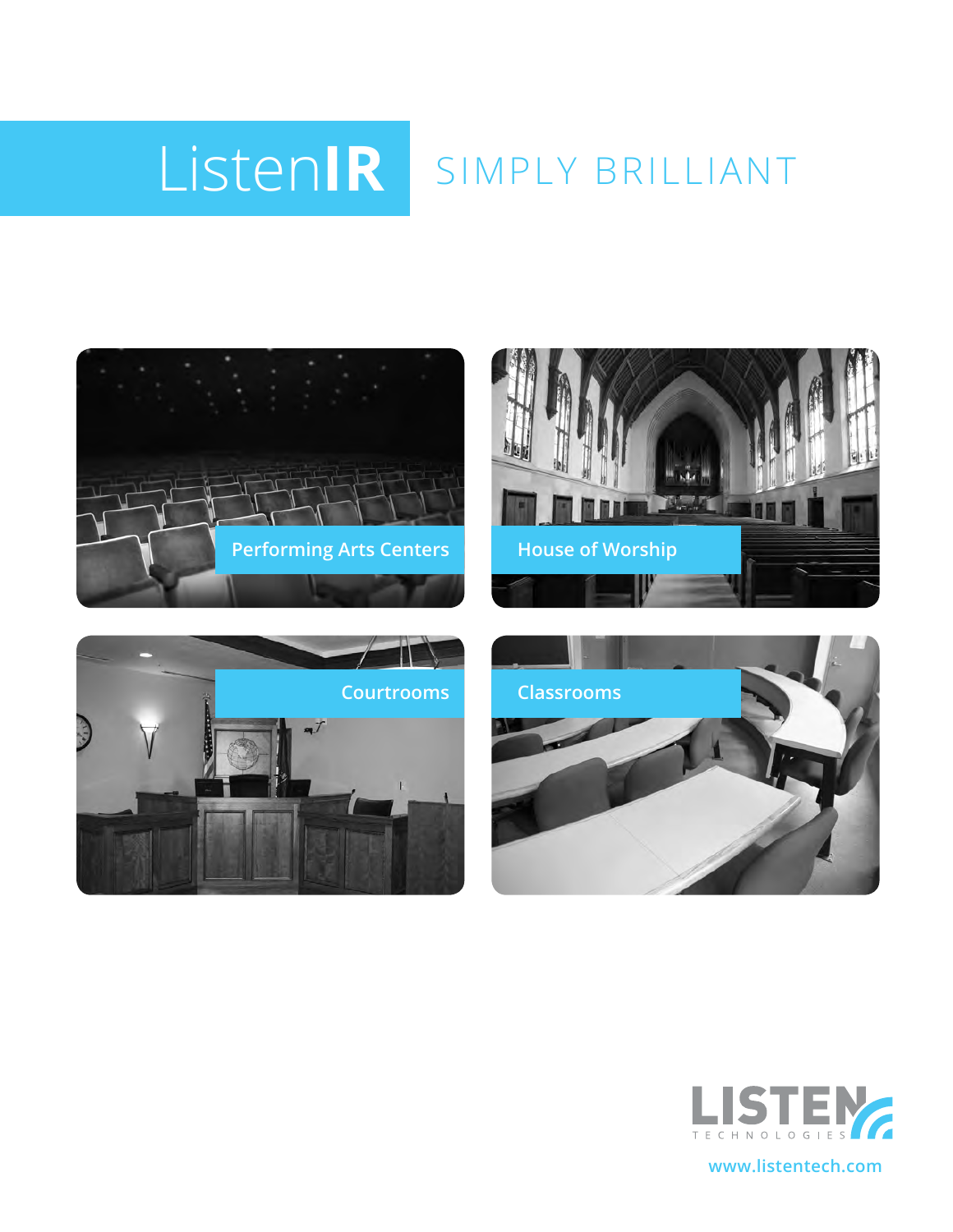## THE RECEIVER REVOLUTION Half the Size. Twice the Experience.

Listen Technologies' receivers are revolutionizing assistive listening by providing the best experience for venues and the people who use them.





Designed to deliver higher quality audio with 20 dB less hiss than other receivers



Streamlined for better management with smarter and simpler maintenance solutions



Integrated Neck Loop/Lanyard provides better audio for people with cochlear implants and telecoils



Upgraded battery technology saves money over time and the hassle of battery management and disposal



Half the size and half the weight of other assistive listening devices making them easier to hand-out, store, wear, and use

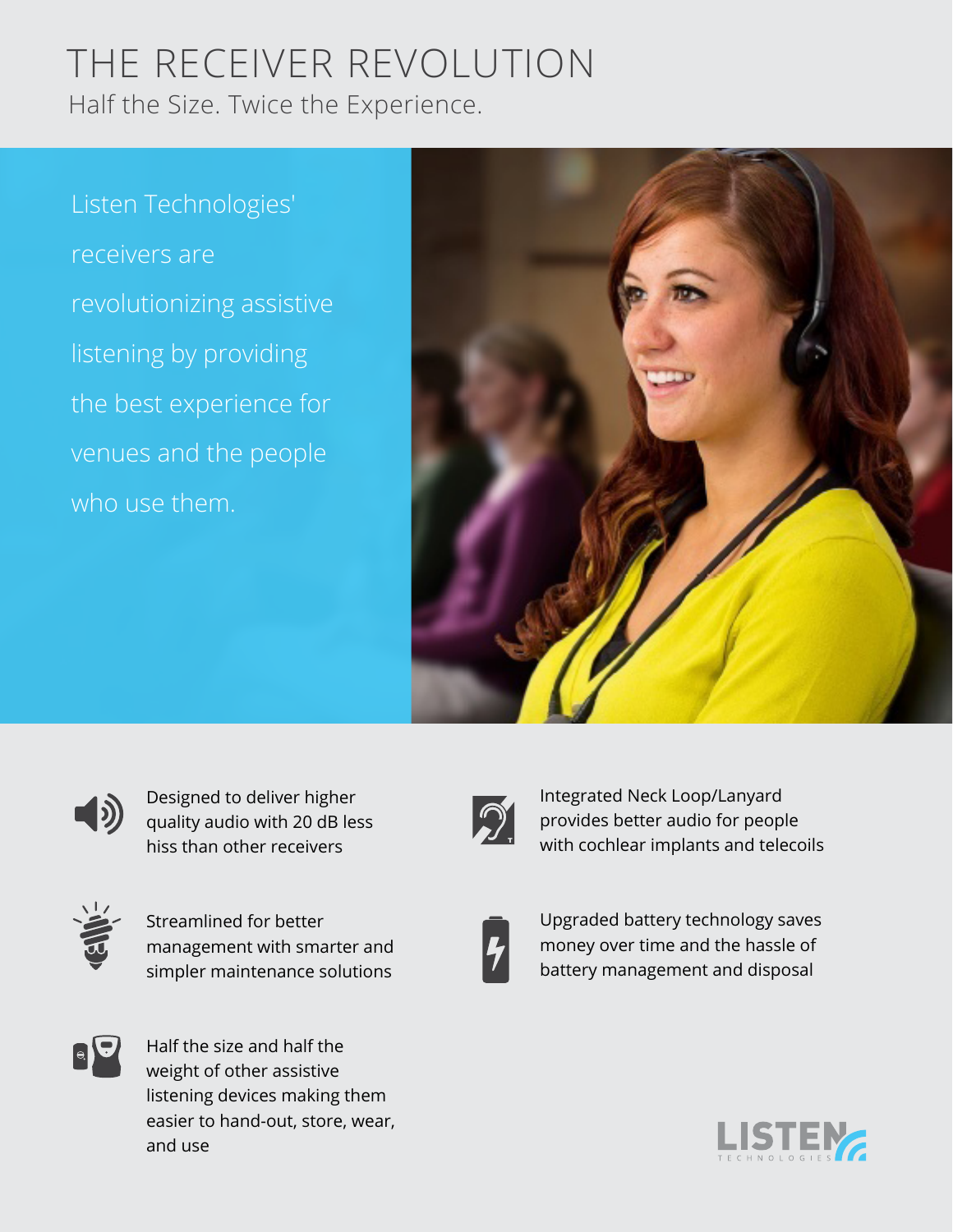## ListenIR TRANSMITTERS





LT-82 with Rack Mount

LT-84 and LA-141 with included mounting kit

| <b>LT-82 and LA-140</b>                         |                                                                                    | <b>LT-84 and LA-141</b>                         |
|-------------------------------------------------|------------------------------------------------------------------------------------|-------------------------------------------------|
|                                                 | Privacy                                                                            |                                                 |
|                                                 | For medium-to- very large spaces                                                   | $\mathbf x$                                     |
| $\mathbf x$                                     | For small-to-large spaces                                                          | $\checkmark$                                    |
| 3,716 m <sup>2</sup> (40,000 ft. <sup>2</sup> ) | Max coverage per radiator                                                          | 2,787 m <sup>2</sup> (30,000 ft. <sup>2</sup> ) |
| $\pmb{\times}$                                  | Transmitter/Radiator built into one unit                                           |                                                 |
| (4) Requires four LT-82's                       | Maximum number of channels                                                         | (4) Requires two LT-84's                        |
|                                                 | Perfect for Assistive Listening, Language<br>Interpretation, and Audio Description |                                                 |
| ✓                                               | Compatible with all Listen and<br>competitors' IR receivers                        | ✓                                               |
| ✓                                               | Built-in delay compensation                                                        | ✓                                               |
| ✓                                               | Stereo capability                                                                  | ×                                               |
| $\overline{2}$                                  | Number of Expansion Radiators powered                                              | 4                                               |
|                                                 | Radiator Mounting Kit Included                                                     |                                                 |
| Coax/Cat-5e                                     | Radiator Cable type(s)<br>Cat-5e                                                   |                                                 |
|                                                 | Rack Mountable                                                                     |                                                 |
|                                                 | Remote Power Capable                                                               | $\checkmark$                                    |



LT-82 Stationary IR Transmitter



LA-140 Stationary Radiator



LT-84 ListenIR Transmitter/Radiator Combo



LA-141 ListenIR Expansion Radiator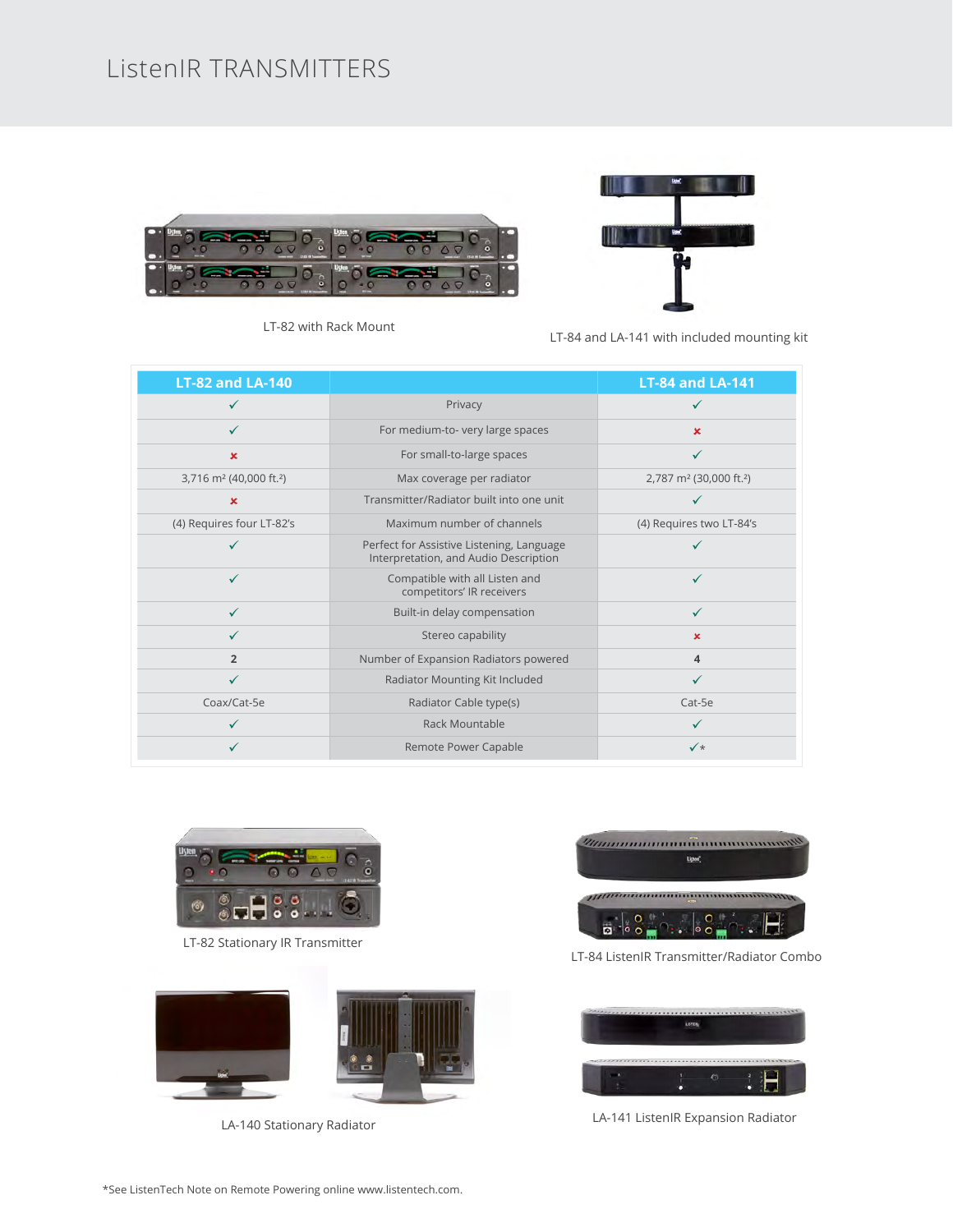## ListenIR RECEIVERS

#### Infrared Products from Listen Technologies:

- Offer the best end-to-end assistive listening experience
- Great for classrooms, corporate boardrooms, courtrooms, and wherever private audio signal is needed





| <b>LR-42</b>                                       | <b>LR-4200 IR</b>                                  | <b>LR-5200 IR</b>                                  |                                                          |
|----------------------------------------------------|----------------------------------------------------|----------------------------------------------------|----------------------------------------------------------|
| $\mathbf x$                                        |                                                    |                                                    | Ultra-sensitive receiver                                 |
| 929 m <sup>2</sup> (10,000 ft. <sup>2</sup> )      | 3,716 m <sup>2</sup> (40,000 ft. <sup>2</sup> )    | 3,716 m <sup>2</sup> (40,000 ft. <sup>2</sup> )    | Coverage with LT-82 and (1) LA-140 Radiator              |
| 696 m <sup>2</sup> (7,500 ft. <sup>2</sup> )       | 2,787 m <sup>2</sup> (30,000 ft. <sup>2</sup> )    | 2,787 m <sup>2</sup> (30,000 ft. <sup>2</sup> )    | Coverage with LT-84                                      |
| $\mathbf x$                                        |                                                    |                                                    | IR Transparent Case                                      |
| $\checkmark$                                       | ✓                                                  |                                                    | Compatible with Listen and<br>competitors' IR system     |
| ×                                                  | ✓                                                  | $\checkmark$                                       | Integrated neck loop/lanyard for connection<br>to t-coil |
| 4 Channel Mono (LT-84)<br>4 Channel Stereo (LT-82) | 1 Channel Mono (LT-84)<br>1 Channel Stereo (LT-82) | 4 Channel Mono (LT-84)<br>4 Channel Stereo (LT-82) | Multi-channel Listening                                  |
| ×                                                  |                                                    |                                                    | Free inventory management software                       |
| x                                                  | ✓                                                  |                                                    | Custom set-up and cloning via software                   |
| AAA Alkaline or NiMH                               | Li-ion                                             | Li-ion                                             | Battery type                                             |
| $\mathbf x$                                        | ✓                                                  |                                                    | Customizable display                                     |
| ×                                                  |                                                    |                                                    | USB charging ports                                       |



LR-42 IR Stethoscope 4-Channel Receiver

LR-4200-IR

LR-5200-IR The Listen iDSP Software suite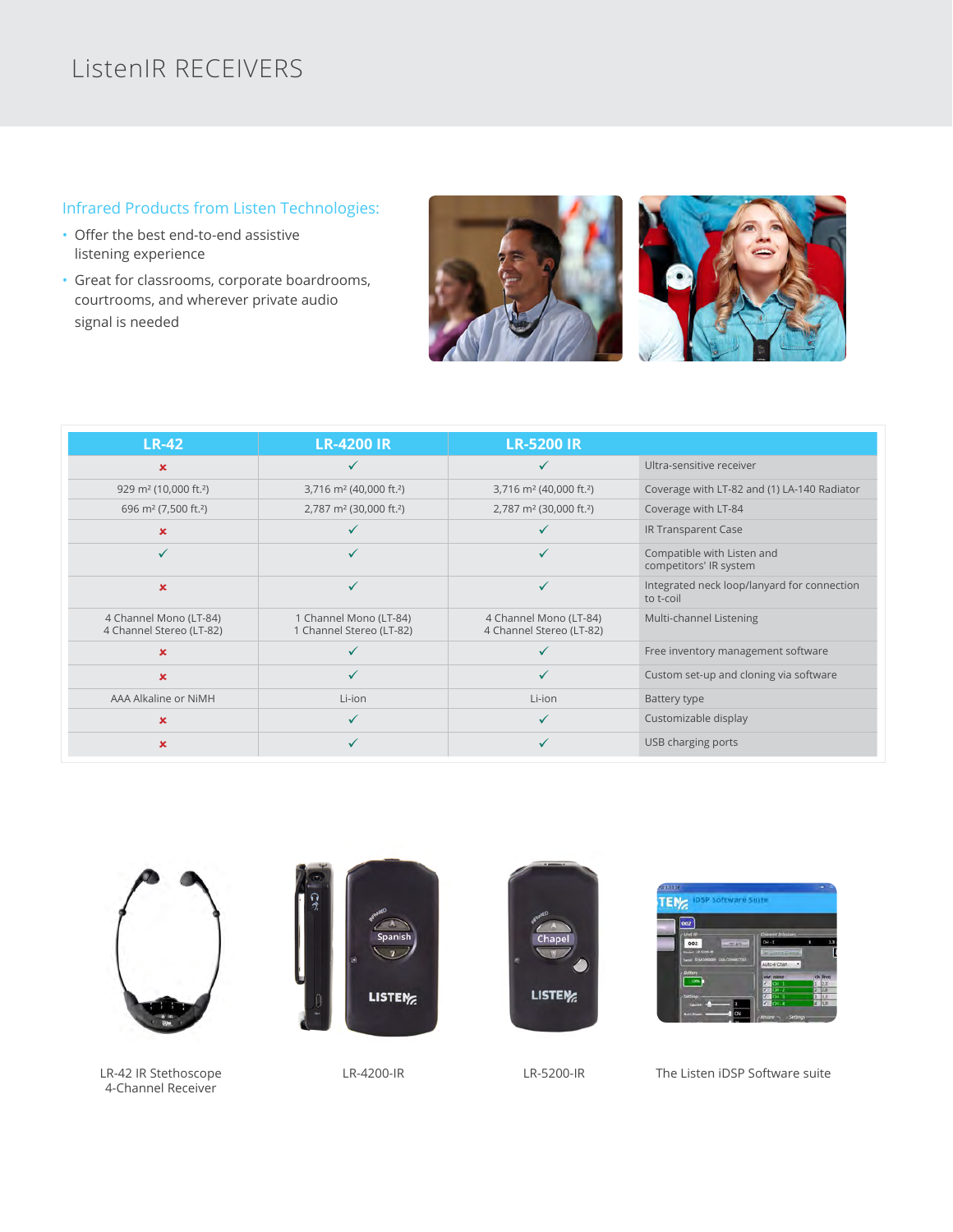## DIAGRAMS



## LT-82 System Diagram One Channel Mono or Stereo

## LT-84 System Diagram